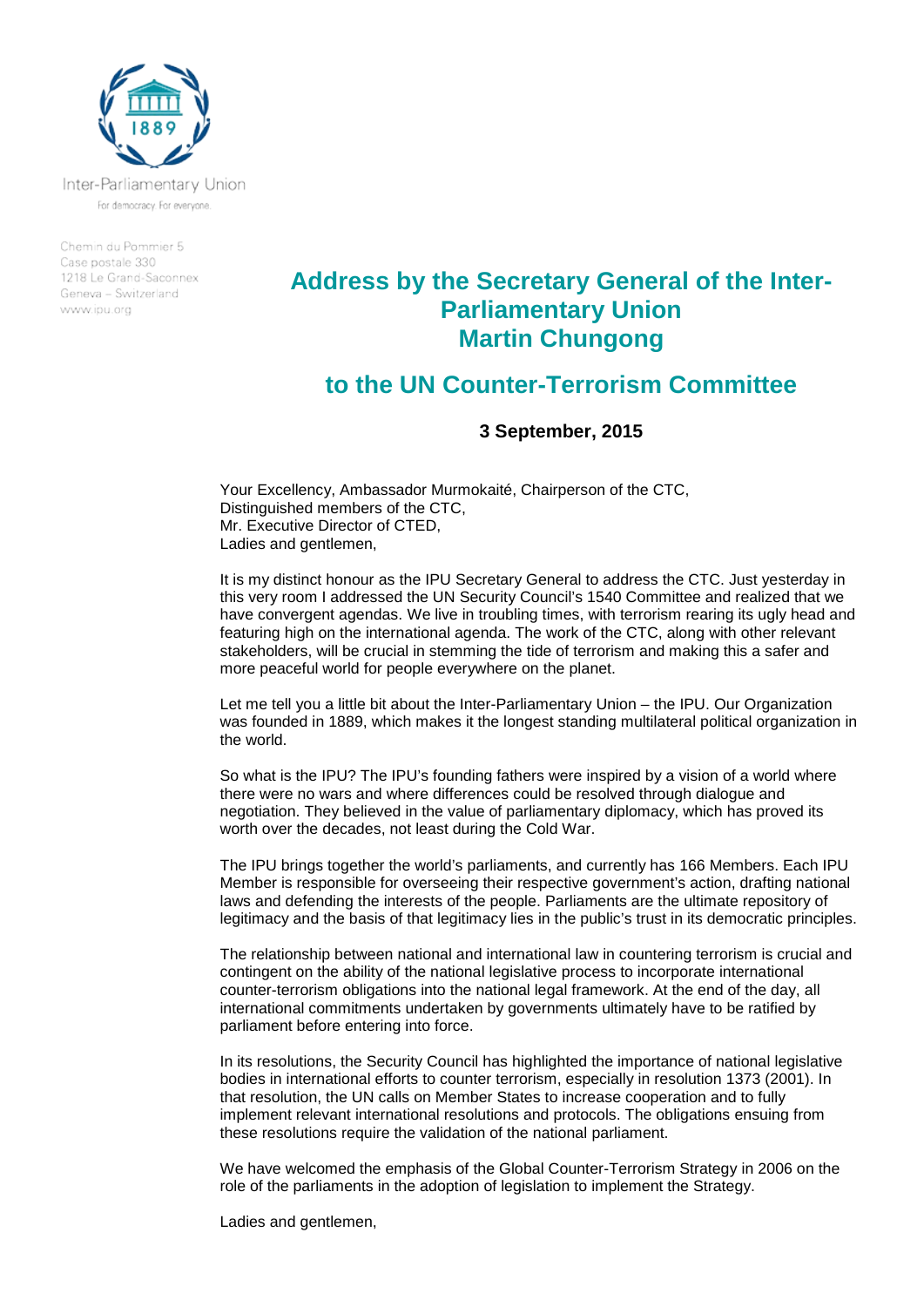Terrorism jeopardizes democratic principles and undermines human rights. It causes untold human suffering and shreds the very fabric of society. That is why the crime of terrorism has become the focus of the world's legislatures. Over the past two decades, the IPU has adopted no fewer than 12 resolutions related to terrorism, which have all highlighted the need for more cooperation with relevant UN organizations to support the implementation of the Global Counter-Terrorism Strategy.

Most recently in Hanoi, at our  $132<sup>nd</sup>$  Assembly in March this year, IPU Members unanimously adopted a resolution on the role of parliaments in combating all terrorist acts perpetrated by organizations such as Daesh and Boko Haram. The resolution requested parliaments to use legislative channels to contribute to the implementation of all relevant UN resolutions.

The time has come to translate these pronouncements into tangible action. The IPU's Member Parliaments have asked me, as IPU Secretary General, to cooperate more closely with the CTC, the CTED and UNODC.

The Hanoi resolution also invites me to contact, on an annual basis, parliaments that have not ratified the relevant international treaties and to encourage them to do so.

Since I assumed office last year, I have commissioned my staff to study all possible avenues to further support the international efforts to counter terrorism. The complexity of this scourge urgently requires global coordination, especially between the executive and legislative bodies on the national and international levels. The role of the IPU in this regard is to ensure that national parliaments no longer stand apart from the international efforts to counter terrorism.

The world's national parliaments are willing to support the UN's efforts, especially in the context of your Committee. The Declaration adopted yesterday in this very building by the Speakers of the world's parliaments who were in New York for their Fourth World Conference condemns all forms and manifestations of terrorism. In it, the world's parliamentary leaders commit to doing their utmost to enhance effective cooperation and support implementation of all relevant UN resolutions, conventions and agreements to combat terrorism.

The IPU is currently studying a variety of avenues that can further strengthen its support to the relevant international efforts.

Ladies and gentlemen,

Allow me to outline some of these avenues for cooperation between the two organizations. IPU Assemblies convene twice a year about 1,200 parliamentarians to discuss global issues and examine the role of parliamentary diplomacy in their efforts to tackle these challenges. These Assemblies could provide a good platform to coordinate the worldwide efforts on implementation of international law and UN resolutions directly with the legislative bodies. They could also be used to discuss in an open and proactive manner the implementation of the Counter Terrorism Strategy.

By their very nature, parliaments have the widest network of citizens, which makes parliamentarians the right vehicle for transmitting information and knowledge about the root causes of terrorism and counter-terrorism efforts. Parliamentarians are thus on the front line in these efforts to prevent and counter terrorism. Through our cooperation, the CTC can tap into this global network and access the grassroots.

The IPU has a long history of providing parliamentary capacity-building programmes. This relationship, built on trust, between the IPU and its Members, facilitates our technical work on the ground in countries that are either in conflict, emerging from conflict or in transition. I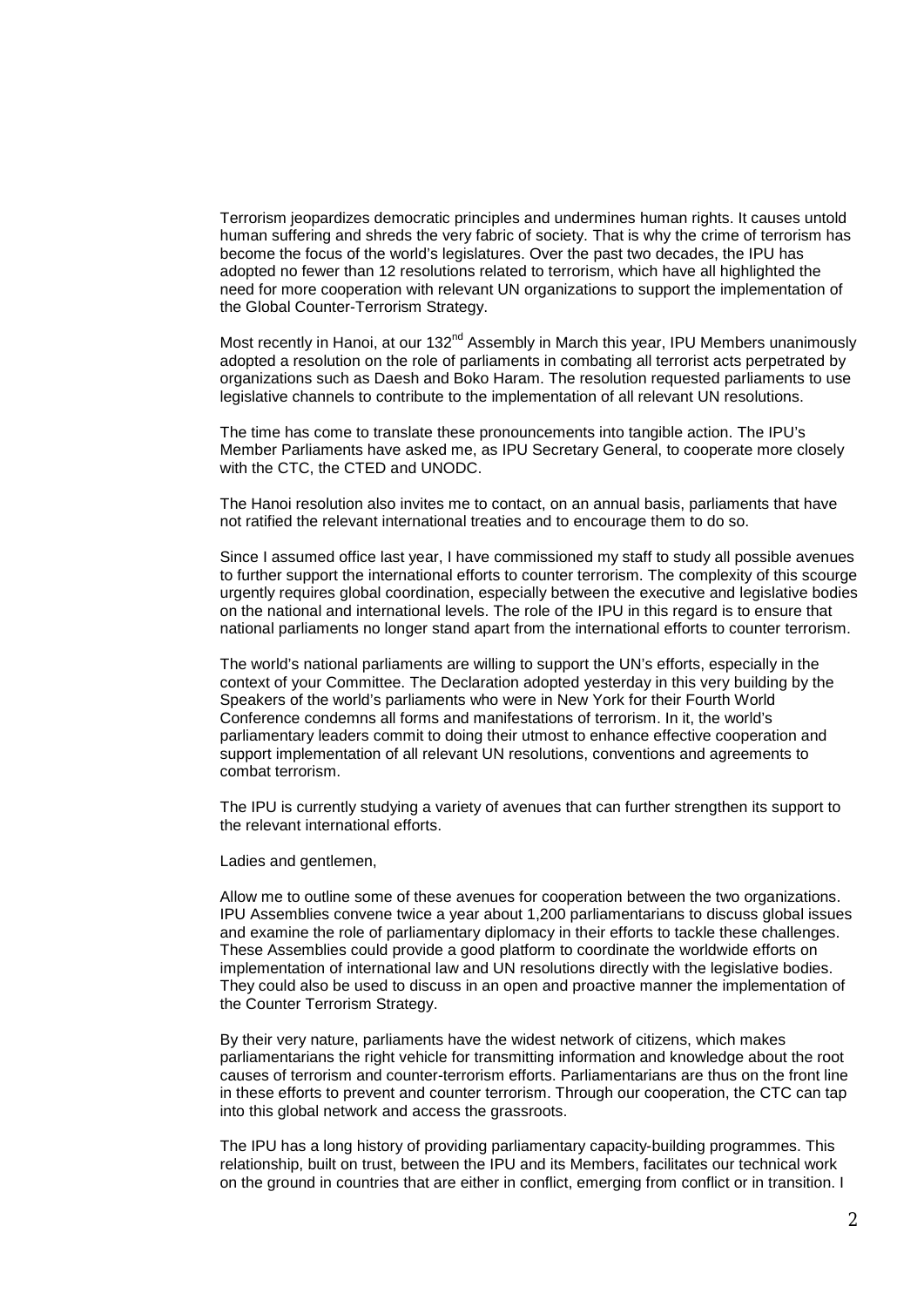believe that the combination of the IPU's tailor-made programmes with the UN Counter Terrorism Strategy's capacity-building programmes can make for a very happy marriage. The CTED could help build the capacity of parliaments in the area of counter-terrorism by providing expertise to assist members of parliament with drafting counter-terrorism laws.

Distinguished members of the CTC, Ladies and gentlemen,

As I mentioned earlier, ratification and implementation of international commitments are key preconditions for effective efforts to combat terrorism. If not, they remain a dead letter. The IPU stands ready to help you monitor ratification through its Member Parliaments that have not yet ratified as we currently do with other UN instruments, such as CEDAW.

Parliaments should also be involved in the review of country reports on implementation of your counter-terrorism resolutions. This is already the case, for example, with the UN Human Rights Council's Universal Periodic Review, with which we enjoy close collaboration.

As an organization that upholds and promotes human rights, the IPU feels that it is necessary to consider counter-terrorism efforts from all sides, including from the human rights perspective. All relevant efforts therefore must be consistent with human rights norms.

At this juncture, I would like to state emphatically that terrorism is not specific to any region in the world. Fortunately, the UN and the IPU have not fallen into the trap of branding any region a hub for terrorism.

Both organizations uphold a fundamental principle which is enshrined in the preamble of the Counter Terrorism Strategy, as well as in the IPU's most recent resolution on the matter, namely that terrorism cannot and should not be associated with or attributed to any religion, nationality, civilization or ethnic group. I am a strong believer that terrorism should be countered with legitimacy and justice.

Distinguished members of the CTC,

The IPU and the CTC share similar goals and can develop synergies to achieve them together for mutual benefit of both bodies. The Plan of Action generated by the Global Counter-Terrorism Strategy, which explicitly recognizes the role of parliaments, and the IPU's own Parliamentary Plan of Action on Counter-Terrorism, provide a solid foundation on which to build a fruitful partnership.

As a global problem, terrorism requires a coordinated global response involving all relevant stakeholders. I am convinced – and I believe you are too – that parliaments are key actors in the equation. The IPU is reaching out to some of those actors – CTED, UNODC and the UN Security Council's 1540 Committee within the UN family.

As you are aware, Mr. Executive Director, the IPU will be holding its  $133<sup>rd</sup>$  Assembly in October this year in Geneva. Two special events are foreseen at that Assembly dedicated specifically to terrorism. One is an expert hearing to prepare for the adoption of an IPU resolution on "Terrorism: The need to enhance global cooperation against the threat to democracy and individual rights". I am very pleased that your Committee will be represented at that Assembly.

The other event is a panel discussion on "Parliamentary action in meeting international commitments to counter terrorism". Also for this event we have invited international experts to bring their expertise to bear on the deliberations.